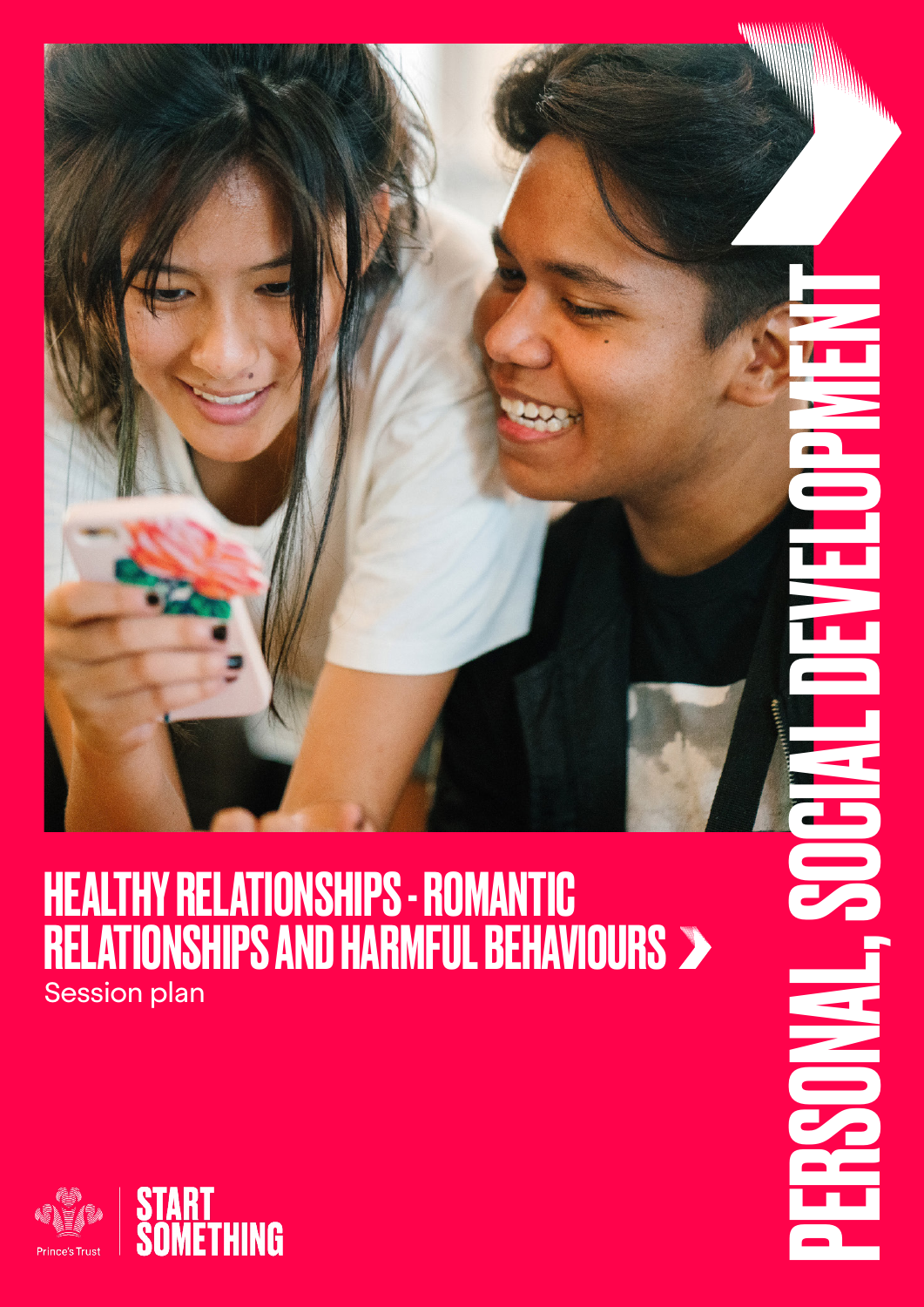# **AT A GLANCE >**

This session helps learners recognise healthy and unhealthy behaviours in relationships, and to think about when and where to get themselves or others support. It was created by Brook [\(https://www.brook.org.uk/\)](https://www.brook.org.uk/).

The session builds on key messages from the Healthy and Unhealthy Relationship Behaviours session. Therefore, it should only be delivered if that session has been completed. This session talks explicitly about romantic and sexual relationships and therefore may not be appropriate for all age groups.



#### CURRICULUM LINKS

#### England

 $\vee$  RSE: Healthy relationships **Scotland** 

 $\blacktriangleright$  Health and wellbeing curriculum

#### Northern Ireland

 $\vee$  Learning for Life and Work: Personal Development

#### **Wales**

 $\blacktriangleright$  Health and Wellbeing Area of Learning and Experience



#### QUALIFICATION OPPORTUNITIES

 Wellbeing - LO: Understand physical wellbeing

## LEARNING OUTCOMES

- $\vee$  Recognise qualities which we should look for in healthy relationships
- $\vee$  Recognise positive and negative behaviours within relationships
- $\vee$  Understand a range of strategies to deal with harmful behaviours
- $\vee$  Understand where people can go for help and support if they are in a relationships that exhibits harmful behaviours

## **ACTIVITIES >**

| ACTIVITY                                 | TIME         | PAGE      |
|------------------------------------------|--------------|-----------|
| Things to consider                       | N/A          | <u>03</u> |
| Introduction and setting a safe space    | 5-10 minutes | 04        |
| Warm up: Myths and facts                 | 15 minutes   | <u>06</u> |
| Spotting the signs of relationship abuse | 20 minutes   | <u>07</u> |
| Healthy relationship timeline            | 20 minutes   | <u>09</u> |
| Optional: Self-reflection                | 10 minutes   | 10        |
| Wrap up                                  | 5-10 minutes | 11        |
| Additional resources                     | N/A          | 12        |



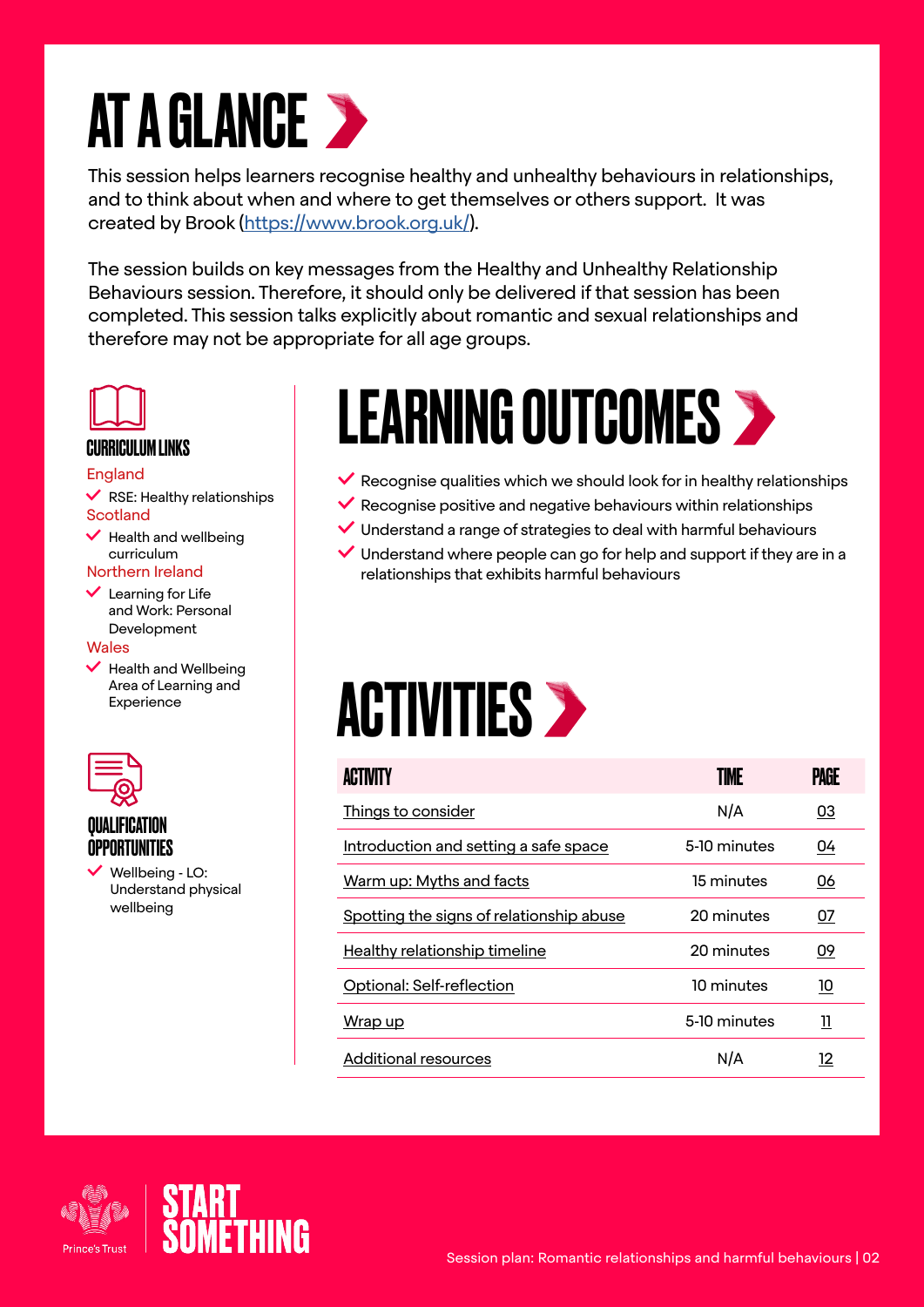## <span id="page-2-0"></span>THINGS TO CONSIDER >

Before teaching this session, read through and consider the points below.

- 1. We would recommend implementing key concepts within a trauma informed approach across the whole school or educational setting. Namely working to ensure your setting is a safe place for learners. This includes creating a safe learning environment for Achieve lessons, increasing empathy and emotional regulation prior to behaviour regulation and boundary setting, open communication, transparency and trustworthiness in staff and adults within your setting.
- 2. Some learners may be experiencing, have experienced or witnessed unhealthy relationship behaviours or abuse (for example, domestic violence). Therefore, learners may make disclosures of harmful relationship behaviours in response to the session's content. Please familiarise yourself with your setting's safeguarding policies and procedures and be ready to act on them as required.
- 3. Scenarios and conversations about sex and relationships should be inclusive of LGBT+ people. Please use gender neutral language (e.g. partner) and include diverse relationships within any written scenarios.
- 4. This lesson should sit in a wider programme to support and extend learning, including online safety (relationships online), self-esteem and wellbeing.

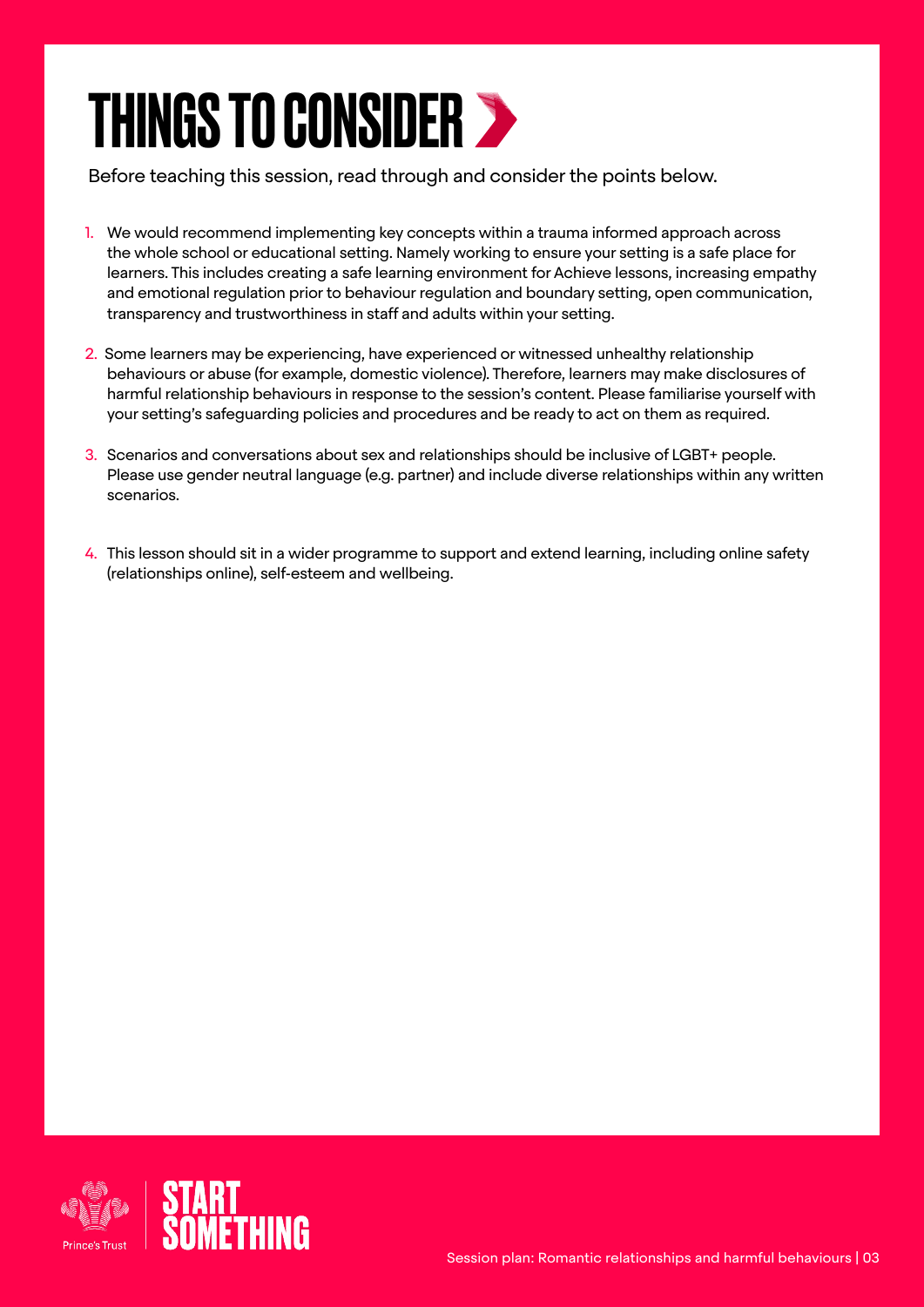### <span id="page-3-0"></span>INTRODUCTION AND SETTING A SAFE SPACE



#### TIME REQUIRED

5-10 minutes



#### MATERIALS

- Flipchart paper or whiteboard and pen
- $\blacktriangleright$  Healthy and unhealthy behaviours presentation

## **ACTIVITY STEPS >**

- 1. Introduce the session to the group. Explain that you will be exploring relationships, what a healthy relationship should look like and some potential signs of an unhealthy or harmful relationship. Run through the learning outcomes that are also listed on the presentation.
- 2. Create a safe space for learning with the group. Explain that the content of today's session crosses over into our everyday lives and is personal, so it is important that everyone feels safe. Please establish a group agreement with explicit points on confidentiality, respect, the option to leave the room or not engage in an activity and being inclusive of different types of relationships.

Guidance on what to include and the importance of not skipping this step is outlined below, under the heading 'Group contracting'.

3. Bring out your agreed group agreement from the previous session and ask if there are any points to add. Record your agreed rules onto flipchart paper or a whiteboard and leave it displayed in the room for the duration of the sessions, for reference.

#### GROUP CONTRACTING

As with any group session, ground rules/contracting should be established in advance by the group. It is assumed that this would have already taken place prior to these sessions being delivered. However, that said, due to the nature of the content being discussed, it is recommended that a reminder of established ground rules are re-examined in relation to the benefits of creating safe spaces for discussion in relation to this content. As a guideline, emphasis and discussion should be placed on the following boundaries for establishing a 'safe space':

- $\checkmark$  Confidentiality Explore what this means to each learner and as a group. Recognise and explore differing individual interpretations and agree upon a shared group understanding. Make sure you are explicit with the group on the limits of confidentiality, i.e. when you may have to take things outside of the session due to safeguarding.
- $\checkmark$  Only volunteer yourself Ensure participants are not volunteering others to share.
- $\blacktriangleright$  Be respectful of others, those who are in the room and those not in the room We want to make sure everyone feels safe in the session, so no rude remarks or discriminatory language.
- $\blacktriangleright$  Ask questions We are all learning together and it's OK not to know something. Tell learners to ask and if you don't know the answer, you can research it together.



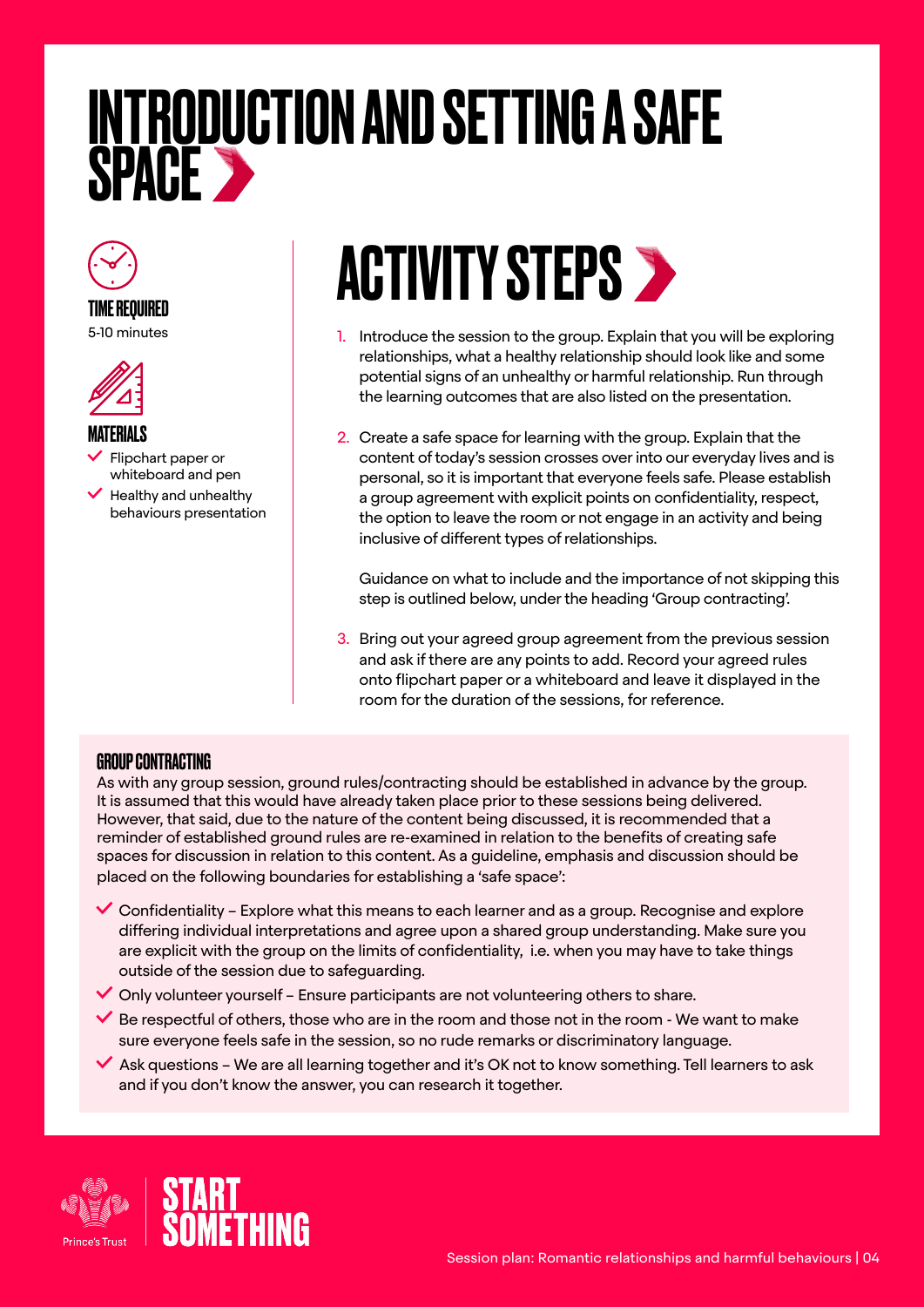- Feeling safe– Know what to do if a learner is finding the content difficult, perhaps due to lived experience of an abusive relationship, e.g. they can sit out from the activity, leave the room, speak to 'x' person afterwards.
- $\checkmark$  Take part We learn best by joining in and taking part, if we are able to do so.

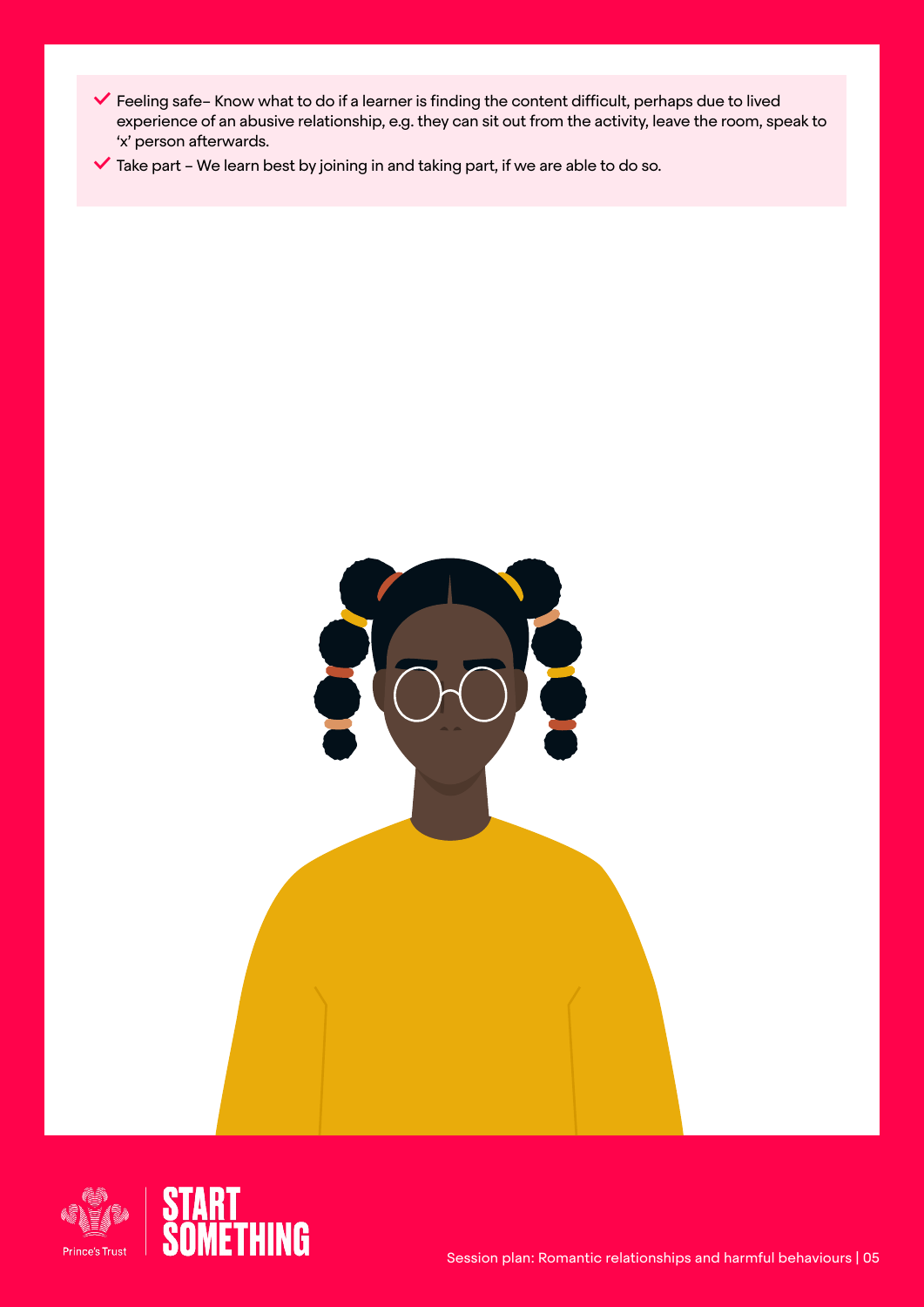## <span id="page-5-0"></span>WARM UP: MYTHS AND FACTS OF ROMANTIC **RELATIONSHIPS**

# **ACTIVITY STEPS >**

- 1. Tell the learners that you are going to start today's session with a quiz about romantic relationships, exploring some myths which exist in society. Explain that this isn't a test, so it's OK to not know the answer and you can all learn together. You are not thinking about anyone's relationship in particular, but romantic relationships in general.
- 2. Hand out the Myths and facts quiz worksheets for learners to complete, either individually or in groups. Alternatively, read out each statement and ask the group if it's a myth or fact.
- 3. Debrief each statement using the Adviser sheet and key messages. below. Ensure you challenge stereotypes or myths expressed by learners positively.

#### ADVISER TIP

Challenge stereotypes and myths positively and effectively by moving away from personal responses which say 'you' and instead use generalised responses like 'that's a really common myth that lots of people believe, however in reality…'

#### KEY MESSAGES

TIME REQUIRED 15 minutes

WORKSHEET

 $\vee$  Myths and facts quiz worksheet

Myths and facts quiz Adviser sheet Romantic relationships and harmful behaviours

presentation

- $\vee$  We always deserve to be treated with respect in relationships that are free from pressure or violence. Everyone should feel safe and cared for, regardless of age, gender, sexual orientation, race or ability.
- We should be able to trust our partners without being threatened, controlled or bullied.
- Developing skills of listening, communication and empathy can support negotiation through tougher times in relationships.
- $\blacktriangledown$  If your partner does something which you find annoying, irritating or thoughtless, it is best is to talk to them about it. Communication and honesty are important qualities.

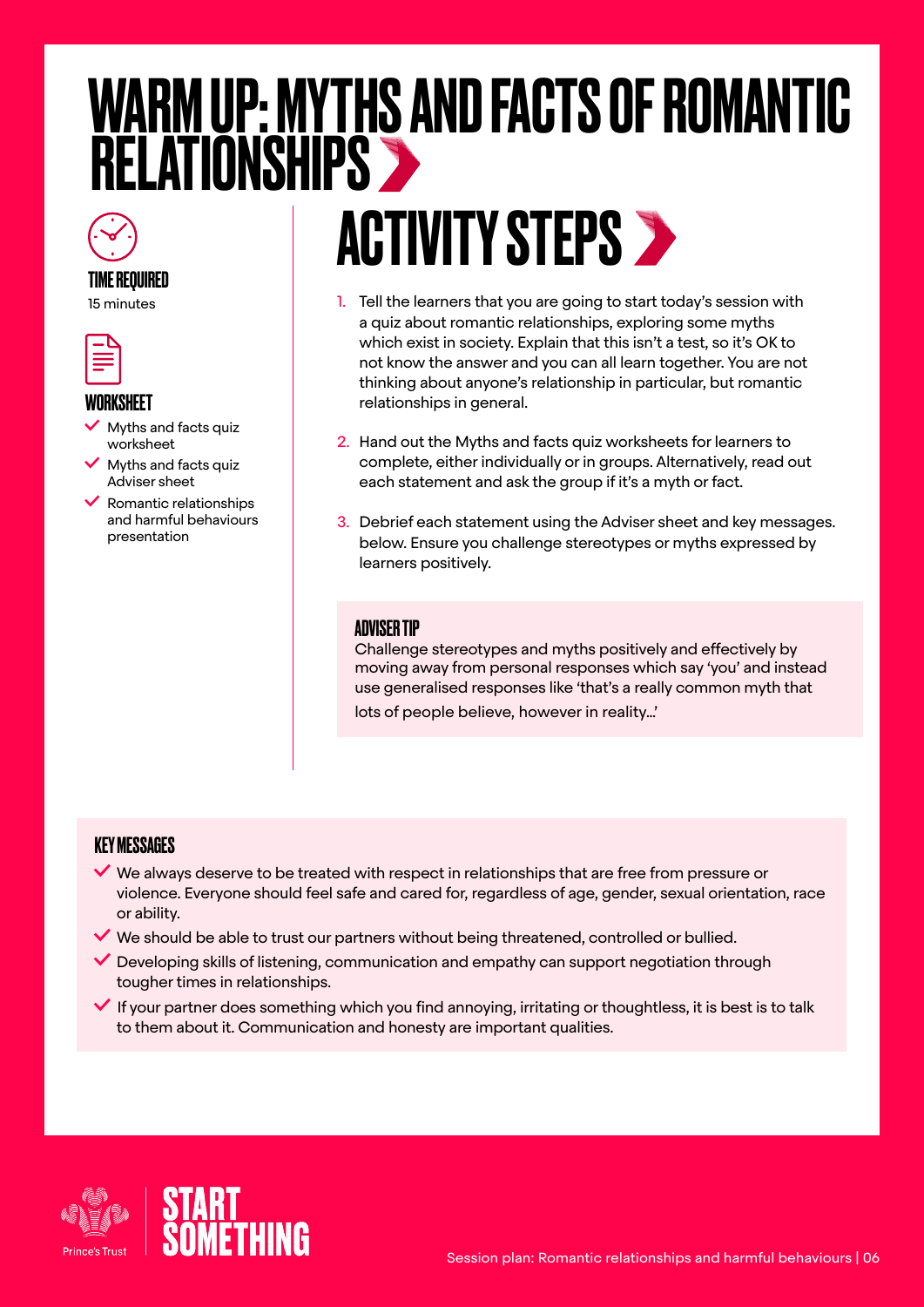## <span id="page-6-0"></span>SPOTTING THE SIGNS OF RELATIONSHIP **ABUSE >**



TIME REQUIRED 20 minutes



#### MATERIALS

 Spotting the signs scenario Adviser sheet

 Romantic relationships and harmful behaviours presentation

## **ACTIVITY STEPS >**

1. Explain to the group that in the last session you thought about what makes a relationship healthy and unhealthy. But how would they spot the signs of harmful behaviours, which means it's an abusive relationship?

Follow up by considering what the difference between an unhealthy relationship and an abusive relationship is. Take some suggestions.

2. Using the presentation slides to debrief, explain to the group that there often isn't a clear line when a relationship moves from being 'unhealthy' to 'abusive'. However, if it begins to form a consistent pattern where one partner is attempting to exert power and control over the other, this is indicative of abuse.

Abuse in a relationship can take many forms and people of any gender, age, sexuality, race or ability can be abusive partners or survivors of abuse. The abuse can sometimes be invisible to those outside the relationship.

- 3. Explain to the learners that you are going to work through a story about a romantic relationship and try to spot the signs of abuse. This is a true story that was shared with Brook by a young person.
- 4. Using the Spotting the signs scenario Adviser sheet, read through the story, stopping and debriefing the key points and facts.
- 5. Once completed, remind the learners that whether something unhealthy happens in a relationship once, or more than once, we all deserve relationships where we feel safe, respected and cared for. Please use the key messages below to debrief and answer any questions.

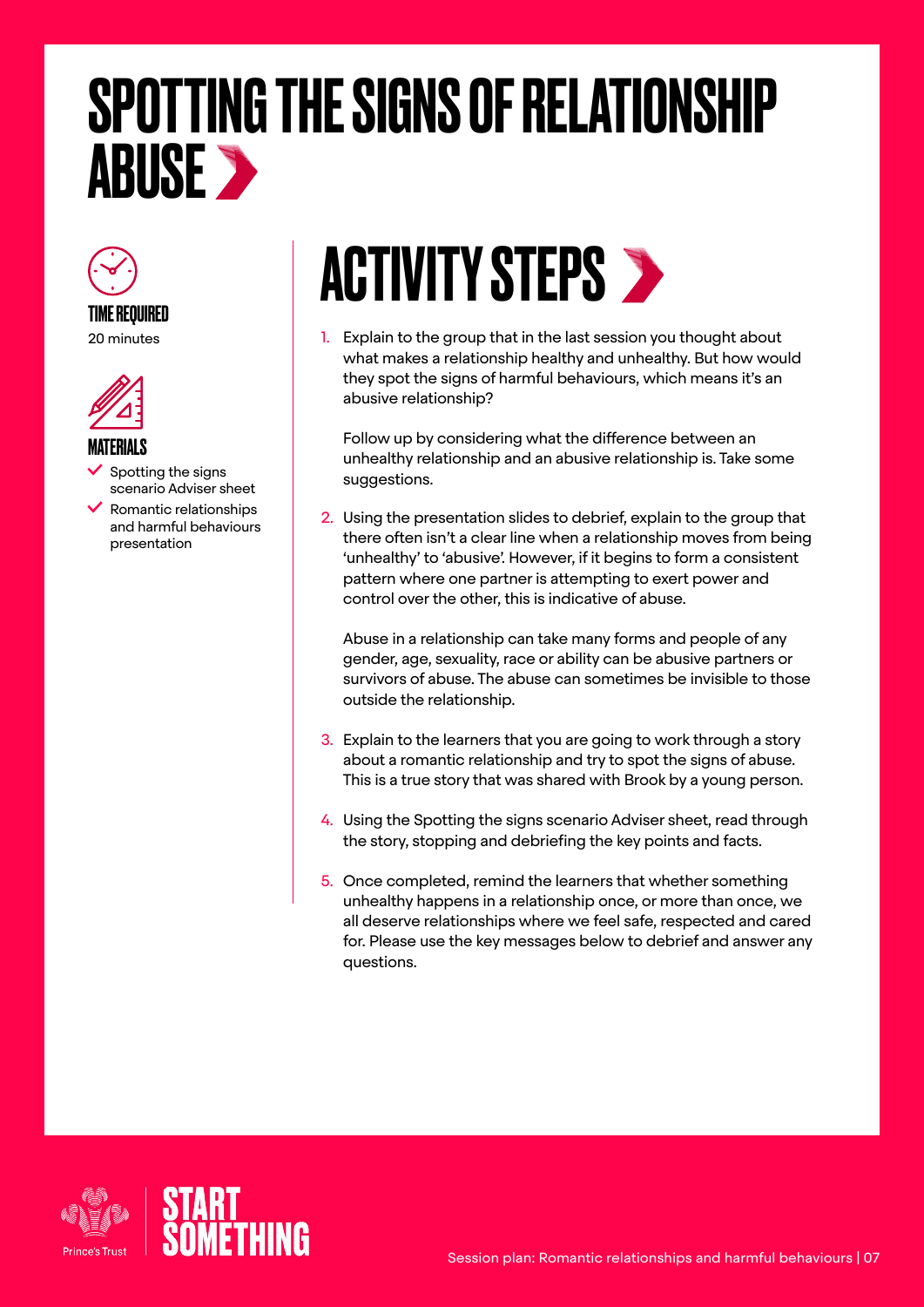#### KEY MESSAGES

- $\blacktriangleright$  Feeling threatened or scared in a relationship is not OK.
- $\blacktriangleright$  Abuse is always wrong, and never the fault of the person who is being abused.
- $\blacktriangleright$  Abuse can be split into different types, though often they overlap and more than one can be present: sexual, emotional, physical, financial and psychological.
- $\blacktriangledown$  If you find yourself in an unhealthy relationship or abuse is happening to you, it's important to tell someone and remember you're not alone. Please speak to an adult you trust, there are also lots of organisations that can help.
- $\checkmark$  Sometimes when someone is in a relationship it can be hard for them to recognise when they are experiencing abuse or to know how to seek help. Friends can play a really important role in recognising abuse and seeking help on another person's behalf.



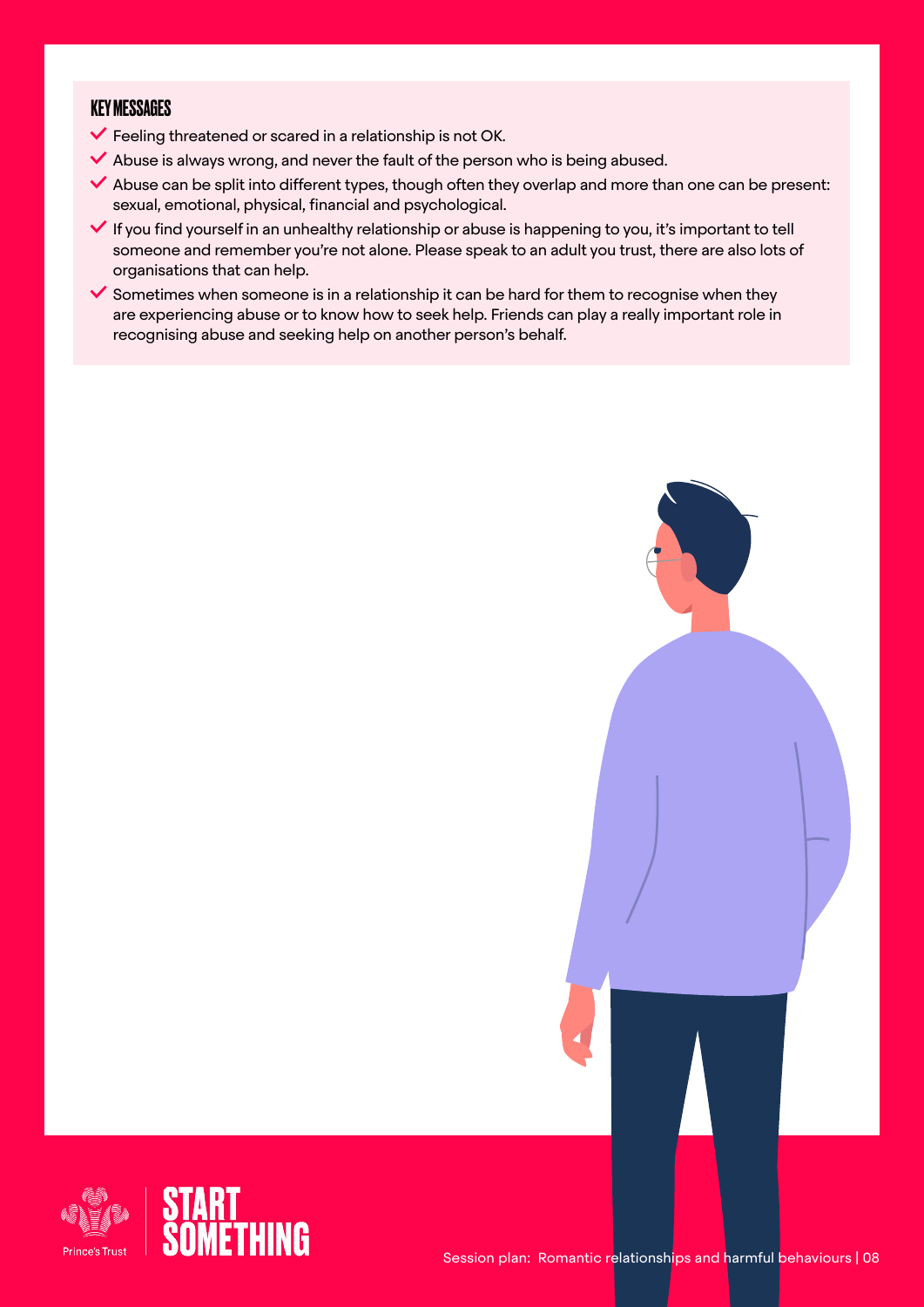### <span id="page-8-0"></span>HEALTHY RELATIONSHIP TIMELINE TIME REQUIRED **ACTIVITY STEPS >**

- 1. Using the front of the classroom or appropriate space, explain that we are going to create a healthy relationship timeline for a fictional couple, with the start of the relationship at one end and moving on in time further across the room/space. Explain to the group that this is a made up couple and should not be based on real life people.
- 2. Ask for some volunteers to come to the front and give each one a 'relationship event' card. Explain that each person can now decide if they want the event included in this healthy relationship timeline and where it would happen: near the beginning or further on?

If the group is small, learners can have more than one card each or simply work together to place the event cards in order.

- 3. Give all the volunteers a few minutes to decide where to place themselves along the line (this can get a little rowdy with some groups, so explain the person holding the event card is deciding where to place themselves, no one else).
- 4. Once in place, ask all the volunteers to hold up their cards so everyone can see them. Ask someone from the 'audience' if they would like to move any of the events or remove/include any events missed out. This process can be repeated if time allows.
- 5. Run through the order of events from the start, clarifying any which need further input using the Adviser sheet, e.g. would every couple get married in their relationship timeline?
- 6. Thank the volunteers and ask them to sit down. Debrief by explaining that everyone's relationship timelines will be unique. This is based on our values and what we feel is important to us, in collaboration with our partner.

However, everyone deserves to be in a healthy relationship where we feel safe, cared for and respected. Remember some people may choose never to be in a romantic relationship. This is a valid option too.



20 minutes (if time is limited, the number of cards can be

 Relationship event cards Relationship timeline Adviser sheet

reduced)

MATERIALS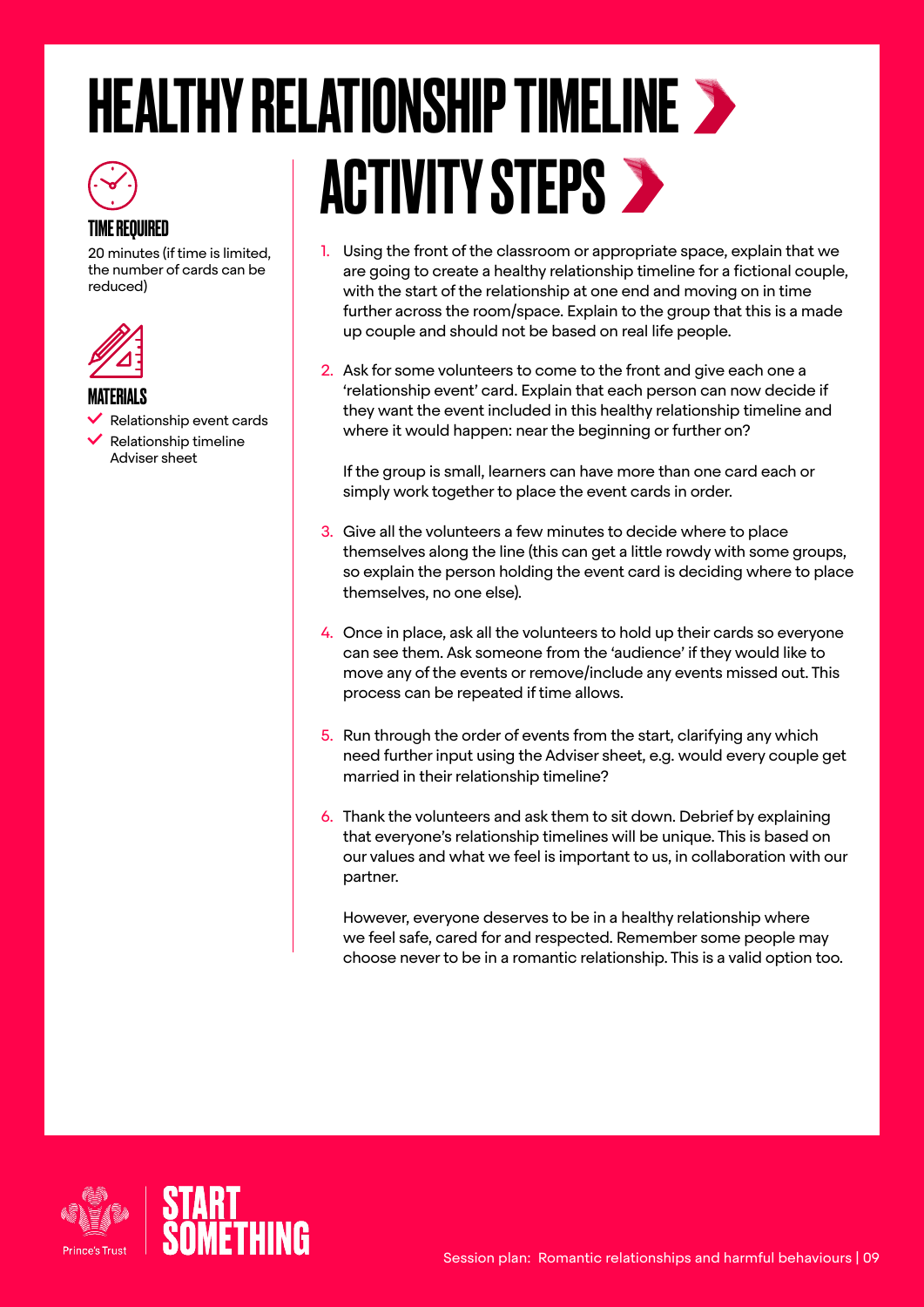# <span id="page-9-0"></span>OPTIONAL: SELF-REFLECTION

This activity can be included if appropriate for the learners. It could be used as evidence towards meeting the assessment criterion for the qualification listed below.



#### TIME REQUIRED 10 minutes



MATERIALS Self-reflection worksheet



#### QUALIFICATION OPPORTUNITIES

 Identify characteristics of healthy relationships

## **ACTIVITY STEPS >**

- 1. Explain to the group that they are going to reflect on what they've learnt over the course of the last two sessions. Thinking back over all the healthy and unhealthy situations and behaviours which have been discussed, how can they apply what they've learnt to their own lives and relationships?
- 2. Hand out the self-reflection sheets, one for each learner. Ask them to complete the three sections:
	- What healthy behaviours do I wish to show in my relationships?
	- What unhealthy or harmful behaviours do I want to avoid in my relationships?
	- What should I do if I or someone I know is experiencing harmful relationship behaviours?

#### ADVISER TIP

The completed Self-reflection sheet can be used towards meeting the assessment criterion for the qualification. This is a personal activity and therefore some learners may not be comfortable with this activity being submitted. You should seek informed consent for this to happen. Alternatively, the 'Qualities worksheet' or 'Healthy Relationships Scenarios' from the first session can be submitted.

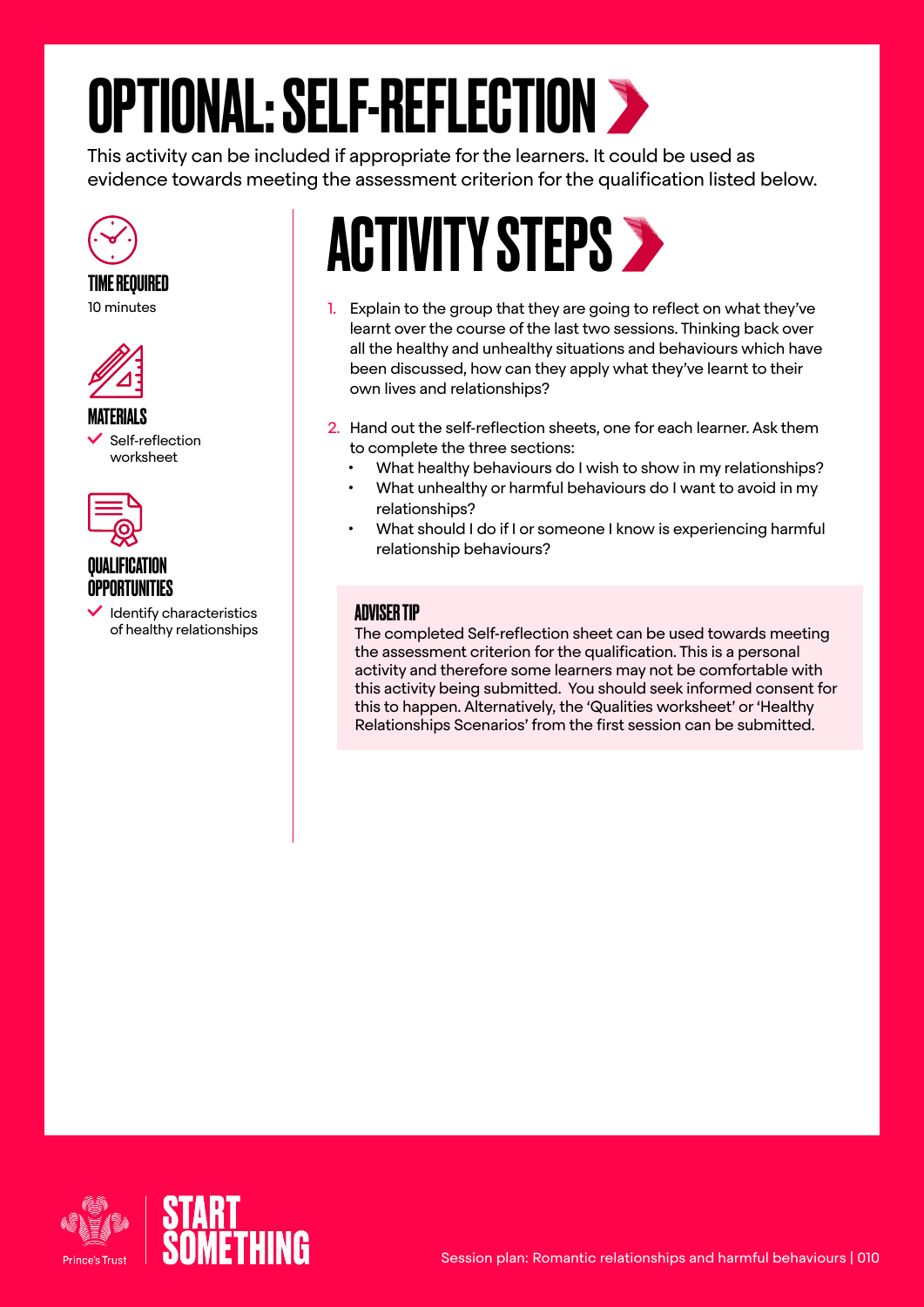<span id="page-10-0"></span>





MATERIALS Romantic relationships and harmful behaviours presentation

## **ACTIVITY STEPS >**

- 1. Please ask the group if they have any questions, before running through the key summary messages (see the presentation). If you have additional time, you may choose to ask the learners to share one thing they have learnt in the session which they will take away.
- 2. Take time to signpost to additional places for support, including in your setting (e.g. yourself after the session, pastoral or counselling teams) and external organisations.